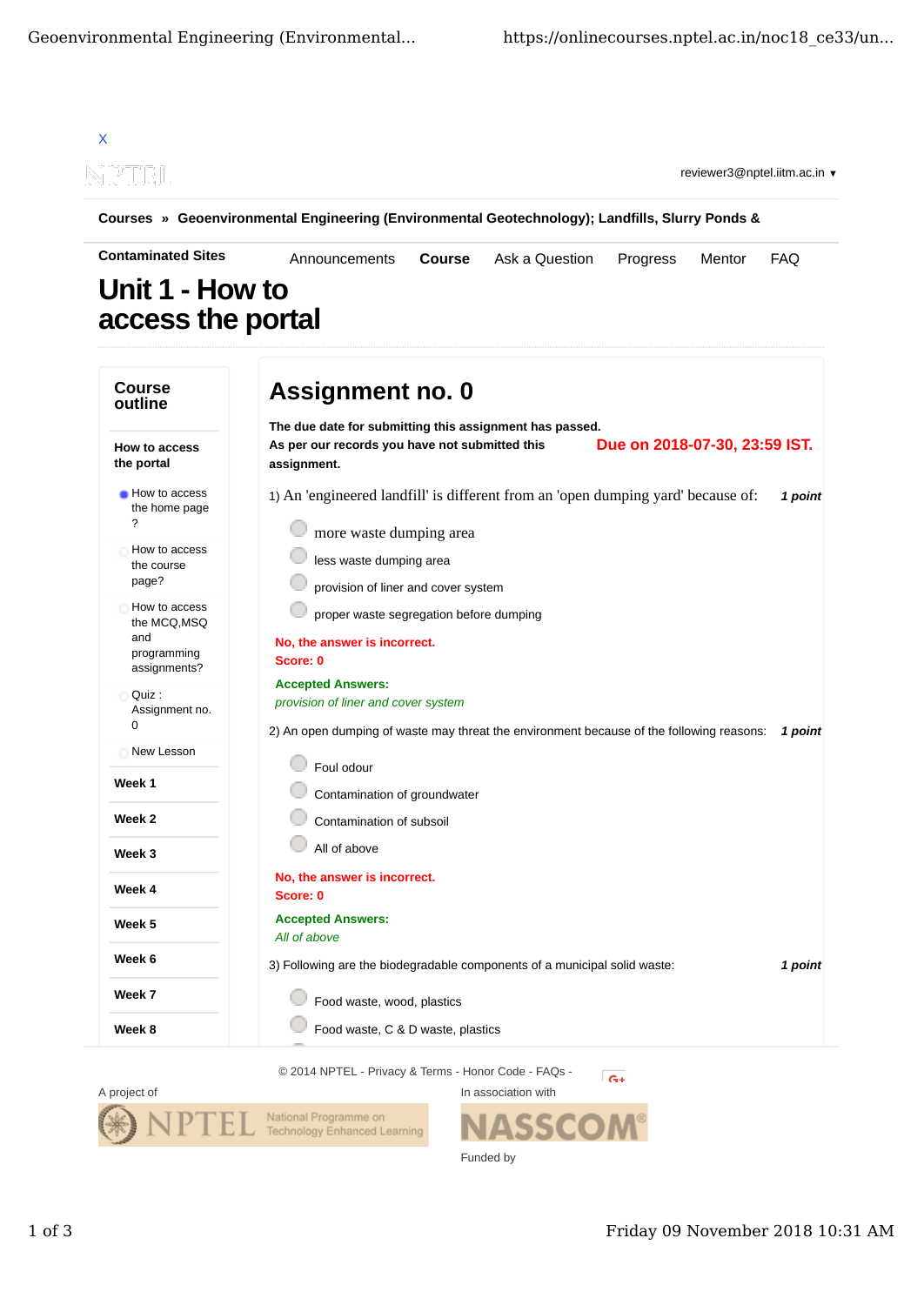## Geoenvironmental Engineering (Environmental... https://onlinecourses.nptel.ac.in/noc18\_ce33/un...

| Week 12 |       | 4) Which of the following dump site failed in India in the year 2017?                                           | 1 point |
|---------|-------|-----------------------------------------------------------------------------------------------------------------|---------|
|         | ce De | Ghazipur dump site                                                                                              |         |
|         |       | Perungudi dump site                                                                                             |         |
|         |       | Dhapa dump site                                                                                                 |         |
|         |       | All of above                                                                                                    |         |
|         |       | No, the answer is incorrect.                                                                                    |         |
|         |       | Score: 0                                                                                                        |         |
|         |       | <b>Accepted Answers:</b><br>Ghazipur dump site                                                                  |         |
|         |       | 5) The average waste generation rate in India lies in:                                                          | 1 point |
|         |       | 0.05-0.1 kg/person/day                                                                                          |         |
|         |       | 0.4-0.8 kg/person/day                                                                                           |         |
|         |       | 2-5 kg/person/day                                                                                               |         |
|         |       | 5-7 kg/person/day                                                                                               |         |
|         |       | No, the answer is incorrect.<br>Score: 0                                                                        |         |
|         |       | <b>Accepted Answers:</b>                                                                                        |         |
|         |       | 0.4-0.8 kg/person/day                                                                                           |         |
|         |       | 6) Slurry ponds/ash ponds are related to:                                                                       | 1 point |
|         |       | Thermal power plant                                                                                             |         |
|         |       | Nuclear power plant                                                                                             |         |
|         |       | Waste-to-energy plant                                                                                           |         |
|         |       | Hydroelectric plant                                                                                             |         |
|         |       | No, the answer is incorrect.<br>Score: 0                                                                        |         |
|         |       | <b>Accepted Answers:</b>                                                                                        |         |
|         |       | Thermal power plant                                                                                             |         |
|         |       | 7) Which of the following is found in maximum concentration in Indian municipal solid waste? 1 point            |         |
|         |       | Food waste                                                                                                      |         |
|         |       | Metal                                                                                                           |         |
|         |       | Glass                                                                                                           |         |
|         |       | Leather                                                                                                         |         |
|         |       | No, the answer is incorrect.<br>Score: 0                                                                        |         |
|         |       | <b>Accepted Answers:</b>                                                                                        |         |
|         |       | Food waste                                                                                                      |         |
|         |       | 8) The latest revision in the municipal solid waste manual by MoEF, government of India was 1 point<br>made in: |         |
|         |       | 2005                                                                                                            |         |
|         |       | 2010                                                                                                            |         |
|         |       | 2016                                                                                                            |         |
|         |       | 2012                                                                                                            |         |
|         |       |                                                                                                                 |         |